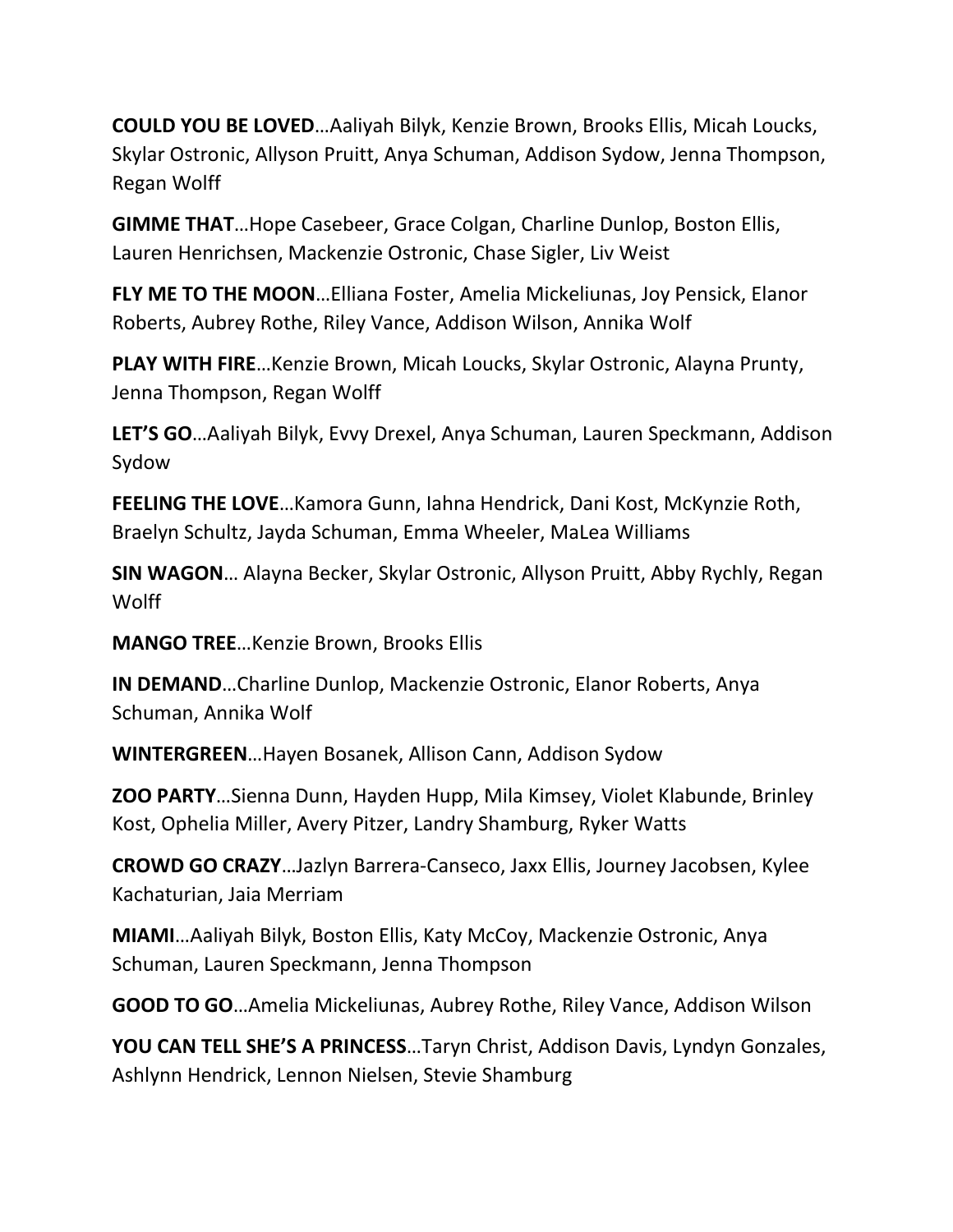**LITTLE WONDERS**…Hayen Bosanek, Allison Cann, Evelyn Henrichsen, Allison Plewa, Allyson Pruitt, Lauren Speckmann, Addison Sydow

**WANTED**…Kenzie Brown, Brooks Ellis, Micah Loucks, Skylar Ostronic, Alayna Prunty, Regan Wolff

**DRUMS**…Grace Colgan, Laney Crinklaw, Elliana Foster, Jenna Lewis, Elanor Roberts, Annika Wolf, Makenzie Wolf

**BANG BANG**…Hope Casebeer, Boston Ellis, Katy McCoy, Mackenzie Ostronic, Chase Sigler, Lauren Speckmann

**CIRCLES**…Evelyn Henrichsen, Lauren Henrichsen, Allison Plewa, Allyson Pruitt, Anya Schuman

**TURTLE ROCK**…Jaeleigh Brakebill, Ava Feyerherm, Calla Lily Kimmons, Kenzee Wheeler, Madalynn Wheeler, Mariah White

**SUMMERTIME FUN**…Zahna Bartee, Willa Buckley, Sophia Cawyer, Norah Dunn, Chloe Wells, Addison Wheeler, Amira Williams, Audrey Zimmer

**OLD SCHOOL**…Aaliyah Bilyk, Kenzie Brown, Evvy Drexel, Brooks Ellis, Micah Loucks, Skylar Ostronic, Allyson Pruitt, Anya Schuman, Lauren Speckmann, Addison Sydow, Regan Wolff

**KALEIDOSCOPE**… Kamora Gunn, Iahna Hendrick, Dani Kost, McKynzie Roth, Braelyn Schultz, Jayda Schuman, Emma Wheeler, MaLea Williams

**SMILE**…Elsie Magdanz, Amelia Mickeliunas, Joy Pensick, Aubrey Rothe, Liv Weist, Addison Wilson

**DO IT LIKE THIS**…Laney Crinklaw, Elliana Foster, Jenna Lewis, Elanor Roberts, Angela Roehrs, Riley Vance, Annika Wolf, Makenzie Wolf

**GAME DAY**… Aaliyah Bilyk, Kenzie Brown, Evvy Drexel, Boston Ellis, Brooks Ellis, Micah Loucks, Katy McCoy, Mackenzie Ostronic, Skylar Ostronic, Allyson Pruitt, Alayna Prunty, Anya Schuman, Jayda Schuman, Lauren Speckmann, Addison Sydow, Jenna Thompson, Regan Wolff

## **~ INTERMISSION ~**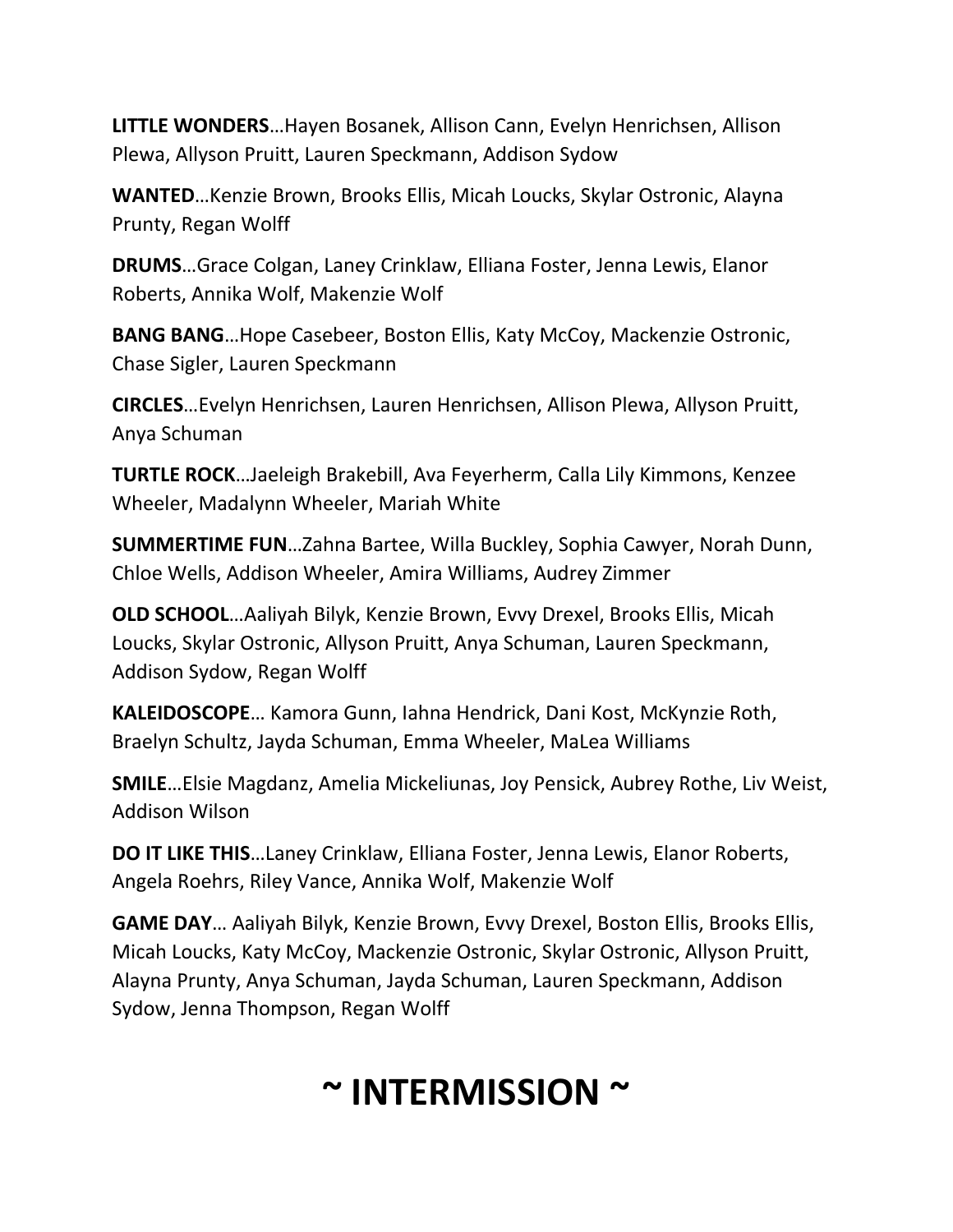**RASPBERRY BERET**… Kenzie Brown, Brooks Ellis, Micah Loucks, Skylar Ostronic, Allyson Pruitt, Alayna Prunty, Lauren Speckmann, Addison Sydow, Jenna Thompson, Regan Wolff

**CRY ME A RIVER**…Evvy Drexel, Boston Ellis, Lauren Henrichsen, Mackenzie Ostronic, Anya Schuman, Chase Sigler, Makenzie Wolf

**NOW OR NEVER**…Iahna Hendrick, Journey Jacobsen, Kylee Kachaturian, Asher Kearns, Dani Kost, Elsie Magdanz, Joy Pensick, McKynzie Roth, Jayda Schuman, Max Zimmer

**BLACK WIDOW**…Alayna Becker, Skylar Ostronic, Allyson Pruitt, Abby Rychly, Regan Wolff

**WONDERWALL**…Aaliyah Bilyk, Allison Cann, Micah Loucks, Anya Schuman, Addison Sydow, Jenna Thompson

**BUBBLE GUM**…Zahna Bartee, Willa Buckley, Sophia Cawyer, Norah Dunn, Jaxx Ellis, Briana Parrack, Audrey Zimmer

**TONIGHT**…Callie Brittain, Bronsyn Honeyman, Journey Jacobsen, Joy Pensick, Braelyn Schultz, Jayda Schuman, Charlie Whitbeck

**DANCIN IN THE DARK**…Kenzie Brown, Brooks Ellis, Skylar Ostronic, Allyson Pruitt, Regan Wolff

**FAVORITE THINGS**…Aaliyah Bilyk, Evvy Drexel, Boston Ellis, Katy McCoy, Mackenzie Ostronic, Anya Schuman, Lauren Speckmann

**FIX MY CROWN**…Elliana Foster, Amelia Mickeliunas, Aubrey Rothe

**PAJAMA PARTY**… Taryn Christ, Addison Davis, Lyndyn Gonzales, Ashlynn Hendrick, Lennon Nielsen, Stevie Shamburg

**NEVER LETTING GO**… Kenzie Brown, Brooks Ellis, Micah Loucks, Skylar Ostronic, Allyson Pruitt, Alayna Prunty, Lauren Speckmann, Addison Sydow, Jenna Thompson, Regan Wolff

**OOMPA**…Charline Dunlop, Mackenzie Ostronic, Elanor Roberts, Anya Schuman, Annika Wolf